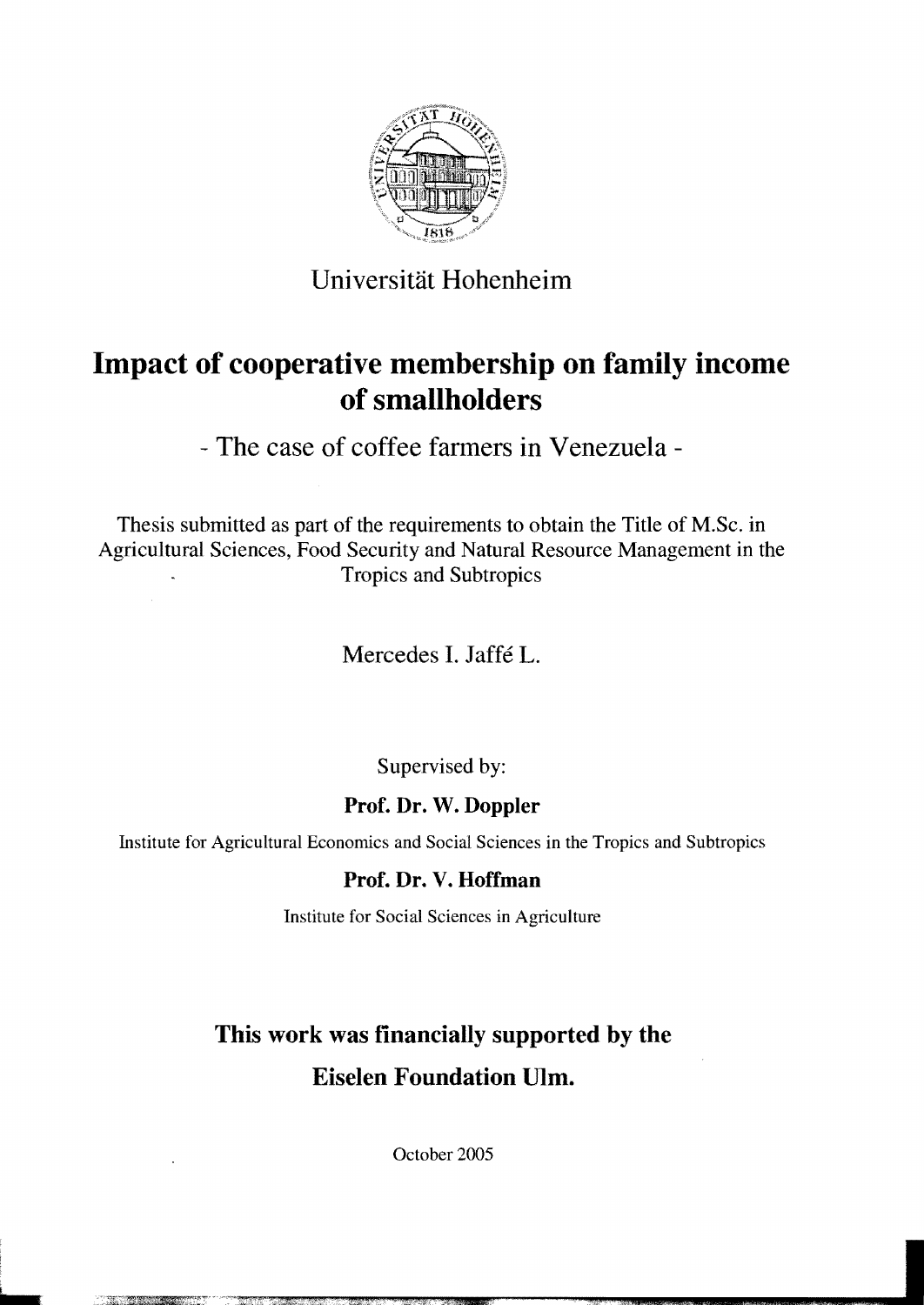#### **SHORT SUMMARY**

Smallholders face widespread poverty due to little production and poor product quality, coupled with a lack of credit and extension; difficult marketing conditions in local and international markets; vulnerability against emergencies, sickness or death, that can lead to huge debts; and litde off-farm opportunities. Farmers' organization in associations and cooperatives has been proposed as a strategy to overcome some of these problems.

In order to evaluate if farmer's organization has a positive effect on family income in rural areas, a comparative study of three groups of coffee growers was carried out. The overall objective was to explore and measure the impact of belonging to a cooperative on smallholders' family income. Specific objectives centered on the description of the cooperative's functioning and relationship with its members, and the comparison of resource capacities, production activities and family income between three groups of organized and non-organized farmers.

The study area chosen was the Morán municipality in Lara state, one of the main coffee producing areas of Venezuela. Tbe cooperative studied has nearly 700 member families, and is related to coffee export, agroprocessing and also seIls coffee to national roasting companies.

In order to establish the impact of cooperative membership on family income, a comparative analysis was planned between non-members, members and ex-members of the cooperative. Quantitative and qualitative information on the families' resource capacities, production activities, farm, off-farm and family income, as weIl as opinions on organizations' services were collected using standardized questionnaires. The sample is made up by 60 families randomly selected from 17 communities in the area. Other information on the cooperative's organization and functioning, and its social and religious features were gathered with group and individual interviews.

The comparative analysis performed with the three groups of Copalar members, ex-members and non-members resulted in significative differences between the groups, especially between the non-members and the other two. Non-members have lower resource capacities in terms of land, coffee processing machinery and savings, as weIl as less access to credit and savings schemes. The relative importance of subsistence farming is lower in the members and ex